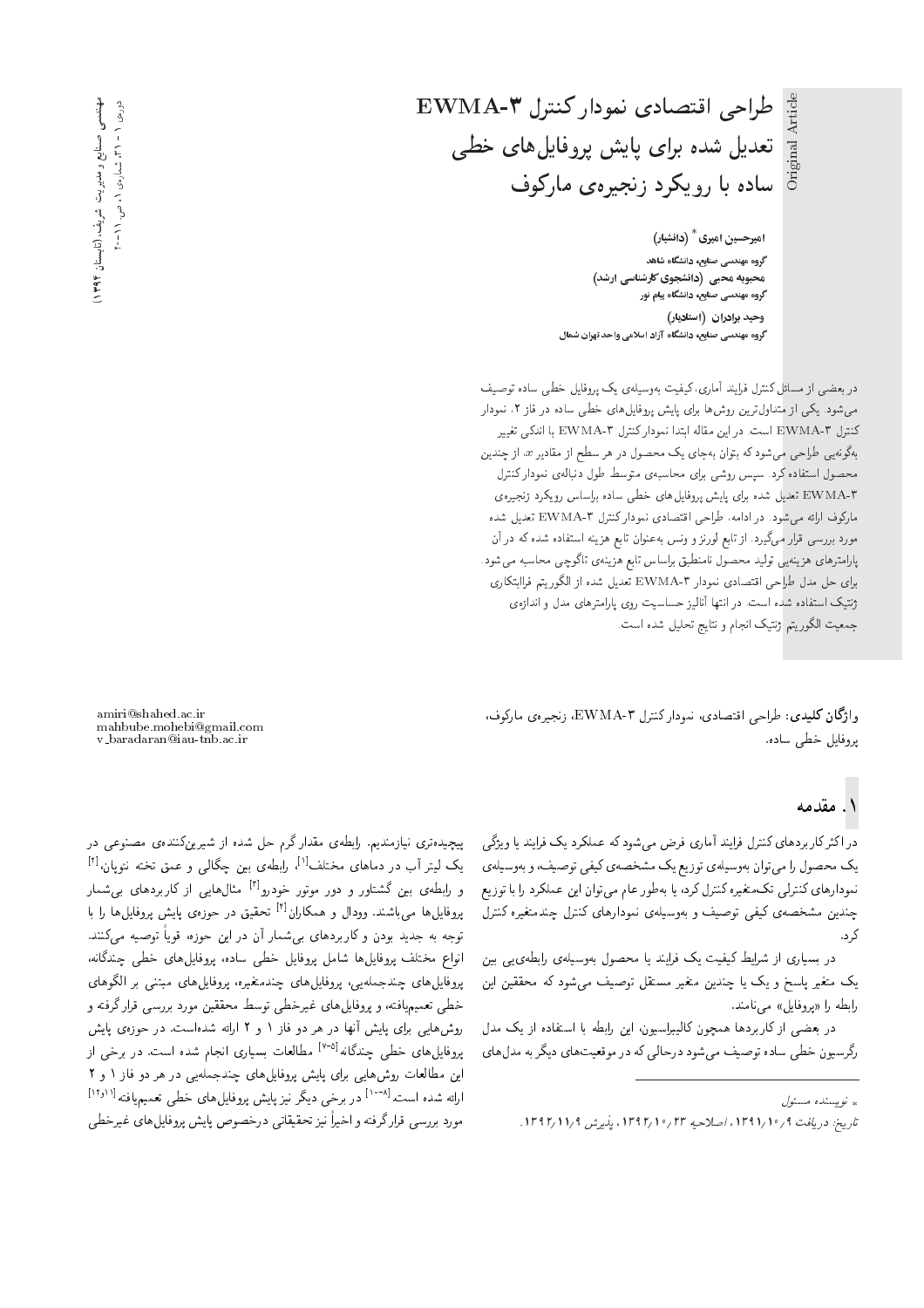انجام گرفته است.<sup>[۱۴٫۱۲]</sup> روش هایی نیز برای پایش پروفایل های خطی ساده ارائه شده است.<sup>[۱۹-۱۸]</sup> برای اطلاعات بیشتر درخصوص پایش انواع مختلف پروفایلها به نورالسناء و همکاران<sup>[۱۰]</sup> مراجعه شود.

یکی از معروف ترین روشها برای پایش پروفایل خطی ساده در فار ۲، نمودار کنترل EWMA-۳ پیشنهادی کیم و همکاران<sup>[۱۶]</sup> است. در فاز ۲ تأکید روی کشف سریع روندها و شیفتهاست و این موضوع معمولاً بهوسیلهی متوسط توزیع طول دنباله (ARL) اندازهگیری میشود. لازم به ذکر است که نمودار کنترلی EWMA-۳ پیشنهادی<sup>[۱۶]</sup> فرض میکندکه تنها مشخصهی کیفی یک محصول در سطح مختلف x اندازهگیری می شود در حالی که گاهی ممکن است بتوان اندازه نمونهیی بیشتر از يک محصول را تهيه كرد كه در ادامه بدان خواهيم پرداخت. اين نمودار، نمودار كنترل EWMA-۳ تعدیل شده نام دارد. لازم به ذکر است که در نمودار طراحی شده تنها یک متغیر پاسخ وجود داردکه به یک متغیر مستقل مرتبط است. اما تعداد مشاهدات آن تکمتغیر پاسخ در هر سطح از متغیر مستقل میتواند بیشتر از ۱ باشد. این مسئله با پروفایل های چندمتغیره، که در هر سطح از متغیر مستقل بیش از یک متغیر پاسخ وجود دارد، متفاوت است. برای اطلاعات بیشتر درخصوص پروفایل های چندمتغیره و روشهای پایش آنها به ایوزیان و همکاران،<sup>[۱۱]</sup> نورالسناء و همکاران،<sup>[۱۲]</sup> و زو و همکاران<sup>[۲۲]</sup> مراجعه شود. از طرف دیگر نمودارکنترل ۴ EWMA پیشنهادی کیم و همکاران<sup>[۱۶]</sup> بهصورت آماری طراحی شده، که این رویکرد به مباحث اقتصادی نمودارهای کنترل نمی پردازد. رویکردهای دیگری برای طراحی نمودارهای کنترل توسط محققین ارائه شده است که از آن جمله می توان به طراحی اقتصادی نمودارهای کنترل اشاره کرد. در رویکرد طراحی اقتصادی به ویژگی های اقتصادی نمودارهای کنترل توجه میشود. اخیراً طراحی اقتصادی و اقتصادی ـ آماری نمودارهای کنترل EWMA/R برای پایش پروفایل های خطی ساده مورد بررسی قرارگرفته است.<sup>[۲۴]</sup>

در این نوشتار طراحی اقتصادی نمودار کنترل EWMA-۳ تعدیل شده مورد بررسی قرار می گیرد. در این رویکرد با رامترهای نمودارهای کنترل در روش EWMA-T تعدیل شده شامل اندازه نمونه، فاصله بین دو بار نمونهگیری، ضرایب سه نمودار کنترل عرض از میداً، شیب، واریانس و ضرایب هموارسازی سه نمودار کنترل مذکور بهگونه یی محاسبه می شود که هزینههای مربوط به استفاده از نمودارهای کنترل کمینه شود. مدلهای هزینهی مختلفی توسط محققین ارائه شده که از آن جمله می توان به مدل دانکن<sup>[۲۵]</sup> یا مدل لورنز و ونس<sup>[۲۶]</sup> اشاره کرد. در این نوشتار از مدل لورنز و ونس به عنوان تابع هدف مدل طراحي اقتصادى استفاده مى شود. لورنز و ونس يک مدل اقتصادی برای طراحی نمودارهای کنترل ارائه کردند که تقریباً از روشی متفاوت از روشهای دیگر استفاده میکند. نکتهی اصلی درمورد مدل آنها این است که در این مدل بهجای استفاده از ریسک های  $\beta,\alpha$  از متوسط طول دنباله در شرایط تحت كنترل و خارج ازكنترل استفاده مى شود. اين مدل قابليت استفاده با توزيع هاى احتمال مختلف را ایجاد میکند. از ویژگی مدل اقتصادی پیشنهادی می توان به بهینهسازی همزمان سه نموداركنترل EWMA براي پايش عرض از مبدأ، شيب و انحراف معيار از لحاظ اقتصادی اشاره کرد. همچنین از رویکرد تاگوچی برای محاسبهی هزینههای تولید محصول نامنطبق در حالت تحت کنترل و خارج از کنترل استفاده می شود. در مدل اقتصادی ارائه شده برای محاسبهی مقادیر متوسط طول دنباله تحت کنترل و خارج ازكنترل از زنجيرهى ماركوف استفاده مى شود.

ساختار نوشتار حاضر به این صورت است که در بخش ۲ نمودار کنترل EWMA-۳ تعدیل شده توضیح داده میشود. در بخش ۳ رویکرد زنجیرهی ماركوف براى محاسبهى متوسط طول دنبالهى (ARL) نمودار EWMA-۳ تعديل شده ارائه میشود. در بخش ۴ نیز مدل طراحی اقتصادی نمودار مذکور توضیح داده

خواهد شد. در بخش ۵ روش حل مدل اقتصادی ارائه می شود. مدل و روش حل با استفاده از یک مثال عددی در بخش ۶ ارزیابی میشود و در بخش ۷ پارامترهای ورودي مدل تحت أناليز حساسيت قرارگرفته و اثر أن روي متغيرهاي تصميم تحليل می شود. در بخش انتهایی نتیجهگیری ارائه می شود.

### ٢. نمودار كنترل ٣-EWMA تعميم يافته

کیم و همکاران<sup>[۱۶]</sup> نمودار EWMA-۳ را چنان طراحی کردند که تنها یک متغیر پاسخ در هر سطح از متغیر مستقل قابل اندازهگیری است. اما در مقالهی حاضر حالتی مورد بررسی قرار میگیرد که بتوان در آن بیش از یک مقدار از متغیر پاسخ در هر سطح متغیر مستقل مشاهده کرد. لذا در این نوشتار آمارهها و حدود کنترل نمودارهای کنترل EWMA عرض از مبدأ، شیب و انحراف معیار را تعمیم میدهیم تا بتوان مسئلهى مورد نظر را بهدرستمى مدل كرد.

اگر  $y_{ijk}$  مقدار  $k$ ام متغیر پاسخ را در سطح  $i$ ام در نمونهی  $j$ ام نشان دهد هنگامی که فرایند تحت کنترل آماری است مدل اصلی ( $x_1, y_{ij}, y_{ij}, ..., y_{ijn}$ به صورت رابطه ی ۱ است:

که در آن،  $\varepsilon_{ijk}$ ها متغیرهای تصادفی مستقل و هم توزیع نرمال با میانگین صفر و واریانس آ $\sigma^{\chi}$  هستند. مقادیر متغیر تصادفی  $x$  مقادیری ثابت $Y_{ijk}$  مقدار  $k$ ام متغیر پاسخ را در سطح  $i$ ام متغیر  $x$  در نمونه  $j$  نشان میدهد.

کیم و همکاران<sup>[۱۶]</sup> مقادیر  $x$  را بهگونه یی کد کردند که میانگین مقادیرکد شده برابر صفر شود. این کار باعث می شود برآوردکنندههای حداقل مربعات شیب و عرض از مبدأ برای هر نمونه از یکدیگر مستقل شود. بعد از کد کردن مقادیر a، مدل جایگزین مدل اصلی در رابطهی ١ عبارت خواهد بود از:

$$
y_{ijk} = B_{i} + B_{i}x_{i}^{*} + \varepsilon_{ijk}
$$
  
\n
$$
i = 1, 1, ..., m
$$
  
\n
$$
j = 1, 1, ..., n
$$
  
\n
$$
k = 1, 1, ..., n
$$
 (1)

که در آن  $x_i^* = (x_i - \bar{x})$  ,  $B_i = A_i$  و  $x_i^* = (x_i - \bar{x})$ . برای زامین نمونه، برآوردکننده، حداقل مربعات . $B$  بهصورت  $\bar{y}_j = b_{\text{eff}} = b_{\text{eff}}$ ست در حالی که  $b_{\cdot j}$  برآوردکننده $b_{\cdot j} = d$  مربعات  $B_{\cdot j}$  بهصورت  $s_{xyj}/s_{xxj} = s_{xyj}/s_{xxj}$  و و دارای توزیع نرمال بهترتیب با میانگین . $B$  و د $B$ ، و واریانس  $\sigma^\ast/(nm)$  و  $b_{1j}$  $[18]$ است.  $\sigma^\dagger/(ns_{xx})$ 

از نمودارهای کنترل EWMA برای پایش عرض از مبدأ، شیب و پراکندگی خطاها استفاده می شود. آمارهی نمودار EWMA برای پایش عرض از میداً B، بعد از محاسبهى b،j براى هر نمونه بهصورت رابطهى ٣ تعريف مى شود:

$$
\text{EWMA}_{I}(j) = \theta_{I}b_{\cdot j} + (\mathbf{1} - \theta_{I}) \text{EWMA}_{I}(j - \mathbf{1})
$$
  

$$
j = \mathbf{1}, \mathbf{1}, \dots
$$
 (7)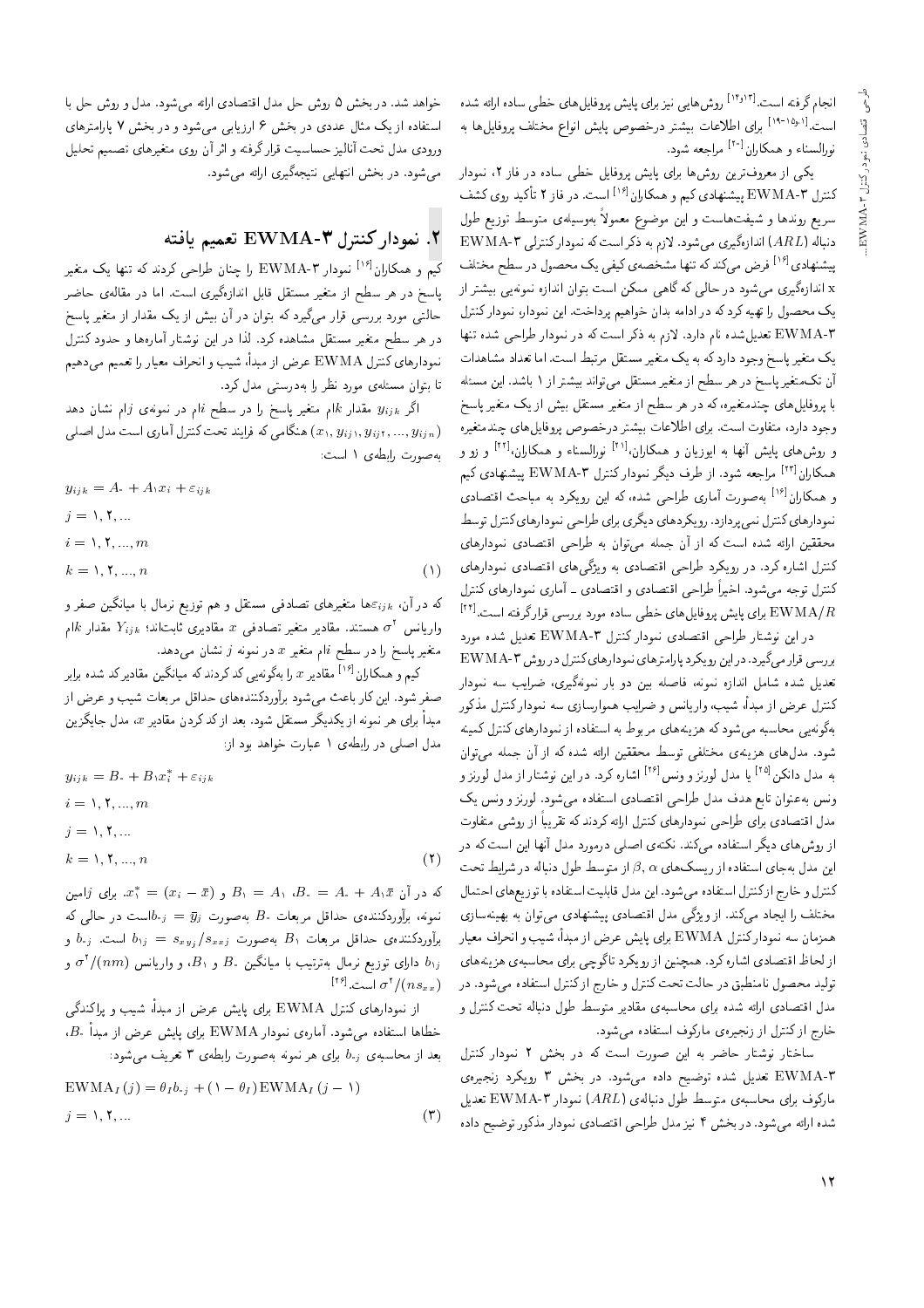که در آن ۱ $\theta_I \leq \theta_I \leq \epsilon$ ۰ ثابت هموارسازی و  $B \circ \mathrm{EWMA}_I (\circ) = B$  است. حدود %CU= 4 |x]@=Q CQwYx@ xDi=}s}taD Q=Owtv u}}=B w q=@ pQDvm s

$$
UCL_I = B. + L_I \sigma \sqrt{\frac{\theta_I}{(\Upsilon - \theta_I) \, mn}}
$$

$$
LCL_I = B. - L_I \sigma \sqrt{\frac{\theta_I}{(\Upsilon - \theta_I) \, mn}}
$$

$$
( \Upsilon )
$$

که در آن  $L_I>L_I$  چنان انتخاب میشود که  $ARL$  تحت کنترل مشخصی به دست آید. از برآوردهای شیب  $B_1$ ،  $b_{1j}$  در نمودار  $\rm{EWM}$  برای پایش شیب استفاده میشود. در این صورت آمارهی EWMA برای پایش شیب بهصورت رابطهی ۵ تعريف مي شود:

$$
\text{EWMA}_{S}(j) = \theta_{S}b_{1j} + (1 - \theta_{S}) \text{EWMA}_{S}(j - 1)
$$
\n
$$
j = 1, 1, ...
$$
\n
$$
(2)
$$

که در آن رابطهی ۱ $\theta_s\leq s<\mathbb{E}\leq\mathrm{EWA}_{\mathrm{S}}(\Omega^{\bullet})=\mathrm{EWA}_{\mathrm{S}}$  است. حدود کنترل بالا و پایین نمودار EWMA برای پایش شیب بهصورت رابطهی ۶ محاسبه می شود.

$$
UCL_S = B_1 + L_S \sigma \sqrt{\frac{\theta_S}{(\tau - \theta_S) n S_{xx}}}
$$
  

$$
LCL_S = B_1 - L_S \sigma \sqrt{\frac{\theta_S}{(\tau - \theta_S) n S_{xx}}}
$$
 (9)

که در آن  $S>N$  بهگونهیی انتخاب میشود که  $ARL$  تحت کنترل مشخصی به دست آيد.

کیم و همکاران<sup>[۱۶]</sup> از نمودار EWMA بر اساس رویکرد کرودر و همیلتون<sup>[۱۲]</sup><br>با نمایشگری که با ایران بارگری به سیاست مقدار MAGD  $MSE_j$  برای پایش پراکندگی خطاها استفاده کردند. در این روش آنها از مقدار (برآورد کنندهی ۲ م با استفاده از باقی۵ماندههای خط برازش شده در نمونهی زام)<br>استان استان استفاده استان استان کودن کراچ برای محاسبهی آمارهی EWMA استفاده کردند که با توجه به  $n$  تکرار در هر سطح ستغير مستقل، أمارەي  $\text{EWMA}_E$  بەصورت رابطەی ۷ محاسبە مى شود.

$$
\text{EWMA}_{E}(j) = \max \{ \theta_{E} \ln(MSE_{j}) + (1 - \theta_{E}) \text{EWMA}_{E}(j - 1), \ln(\sigma_{i}^{T}) \}
$$

$$
j = 1, \text{Y}, ... \tag{V}
$$

که در آن ۱ $\theta_E \in \mathbb{R}$  خابت هموارسازی و  $\ln(\sigma^X) = \ln(\sigma^X)$  است.<br>در سلسل مقابل استعمال استعمال استعمال استعمال است. در روش پیشنهادی توسط آن۵ا، مقدار که آمقدار تحت کنترل 'o برابر ۱ فرض<br>میساسیم با است. دارای مکافحات میکند از این باسکتران است.  $\mathrm{EWMA}$  شده است. بنابراین  $\Phi=(\mathrm{WMA}_{E}(\cdot)=\mathrm{EWMA}_{E}$  و حدکنترل بالا و پایین نمودار براى پايش انحراف معيار به صورت رابطهى ٨ است:

$$
UCL_E = L_E \sqrt{\theta_E Var[\ln(MSE_j)] / (\tau - \theta_E)} LCL_E = \text{ (A)}
$$

که در آن [ $\text{Var}[\ln(\text{MSE}_{\text{j}})]$  برای نمودار  $\text{EWMA}_E$  تعمیم یافته با استفاده از رابطهی ۹ محاسبه میشود:

$$
\operatorname{Var}\left[\ln(MSE_j)\right] = \frac{1}{mn - 1} + \frac{1}{(mn - 1)^{1}} + \frac{1}{n}(mn - 1)^{1}} - \frac{18}{n(mn - 1)^{0}}
$$
\n(4)

که در آن  $E>E$  بهگونهیی انتخاب میشود که  $ARL$  تحت کنترل مشخصی به دست آید.

## ۳. رویکرد زنجیره یمارکوف

بوای محاسبه $R$  نمودارکنترل ۳ -EWMA برای پایش عرض از مبدأ، شیب و انحراف معيار از رو يكرد زنجيرهى ماركوف استفاده مىشود. اين روش شامل تقسيم فاصله بین حدود بالا و پایین نمودارکنترل به ۲ $k+1$  ویرفاصلهی مساوی بهپهنای ۲ $f$  است. لازم به ذکر است که  $t$  عدد صحیح و فرد است. اگر آمارهی تین  $d_{j}-f$  و  $d_{j}+d_{j}$  برای  $d_{j}+f$  بین EWMA بین  $d_{j}+f$ معناست که آماره $\Delta$  EWMA در مرکز فاصلهی  $j$ ام قرار دارد.  $d_j$  نقطهی مرکزی فاصلهى j را نشان مىدهد.

در رويكرد زنجيرهى ماركوف، توزيع طول دنبالهى EWMA بهوسيلهى بردار  $ARL$  احتمال اولیه و ماتریس احتمال انتقال تعیین میشود. در روش پیشنهادی هریک از نمودارهای کنترل EWMA برای پایش عرض از مبدأ، شیب و انحراف معیار به صورت جداگانه محاسبه و سپس ARL کل براساس نتایج ARL هریک از نمودارها محاسبه خواهد شد.

احتمالهاى انتقال تحت كنترل براى نمودار كنترل EWMA عرض از مبدأ براساس رویکرد لوکاس و ساکوسی<sup>[۲۸]</sup> بهصورت رابطهی ۱۰ به دست میآید:<br>.

$$
h_{ij} = \phi\left((\theta.\sigma_{b^*})^{-1}\{(d_i + f) - (\lambda - \theta) d_j - \theta B^*\}\right) - \phi\left((\theta.\sigma_{b^*})^{-1}\{(d_i - f) - (\lambda - \theta) d_j - \theta B^*\}\right) \tag{1\circ}
$$

كه در آن،  $\phi$  تابع توزيع تجمعي نرمال استاندارد،  $\theta$  ضريب هموارسازى،  $d_j$  نقطهى مرکزی فاصلهی  $j$ ام،  $f$  نصف فاصلههای تقسیم $\omega$ شده،  $B$  عرض از مبدأ مدل تغییر نرمیافته در رابطهی ۲ و  $h_{ij}$  احتمال انتقال آمارهی  ${\rm EWM}$  عرض از مبدأ از وسط فاصلهى  $i$ ام به وسط فاصلهى  $j$ ام است. لازم به ذكر است كه براى محاسبهى تولي مقاصله تست عرض از مبدأ (براساس EWMA وتصف از مبدأ السلام P $f$ رابطهی ۴) را به t قسمت تقسیم کرده و نتیجه را بر ۲ تقسیم میکنیم. چنانچه  $t\times t$  مقادیر احتمال انتقال در داخل ماتریس  $\boldsymbol{H}$  قرار گیرند، ماتریس احتمال انتقال  $t$ حاصل میشود. در این صورت متوسط طول دنباله تحت کنترل EWMA برای پایش عرض از مبدأ از رابطهی ۱۱ محاسبه میشود:

$$
ARL_{\cdot I} = p(I - H)^{-1} s \tag{1}
$$

که در آن، ۶ یک بردار ستونی ۱ × ۲ شامل اعداد ۱ است، p یک بردار سطری<br>بوید ۱ هایا اینان میشوند که باشد و آنه با بوداری و همچنین ۱۷  $q = t/\mathsf{Y} + \circ$ شامل اعداد صفر است که درایهی  $q$  آن برابر با ۱ است، ۱/۵ - ۲ / ۲  $\times$  ۲ - ۱ - ۲ - ۲  $\times$  $\boldsymbol{I}$ و I یک ماتریس همانی  $t \times t$  است.  $ARL$ ، متوسط طول دنبالهی تحت کنترل  $\boldsymbol{I}$ نموداركنترل EWMA براي يايش عرض از مبدأ را نشان مبى،دهد.

برای محاسبهی متوسط  $ARL_{1I}$  (متوسط طول دنبالهی خارج ازکنترل نمودار براي يايش عرض از مبدأ)كافي است كه مقدار  $\delta \cdot + \delta \cdot J$  را در رابطهى  $\rm EWMA$ ا بهجای  $B.$  جایگزین کنیم.  $\bullet$ 

برای محاسبه ی معیارهای  $ARL$ ۰٫ (متوسط طول دنباله ی تحت کنترل نمودار برای پایش شیب) و  $ARL$  (متوسط طول دنبالهی خارج از کنترل  ${\rm EWMA}$  $F_{\rm eff}$  نمودار  ${\rm EWM}$  برای پایش شیب) همانند محاسبهی معیارهای  $ARL$  در حالت تحت كنترل و خارج ازكنترل نمودار EWMA براي پايش عرض از مبدأ عمل مى كنيم، با این تفاوت که برای محاسبهی احتمال انتقال از رابطهی ۱۲ استفاده میشود:<br>مصطلحه

$$
q_{ij} = \phi \left( (\theta . \sigma_{b1})^{-1} \{ (d_i + f) - (1 - \theta) d_j - \theta B_1 \} \right)
$$

$$
- \phi \left( (\theta . \sigma_{b1})^{-1} \{ (d_i - f) - (1 - \theta) d_j - \theta B_1 \} \right) \qquad (17)
$$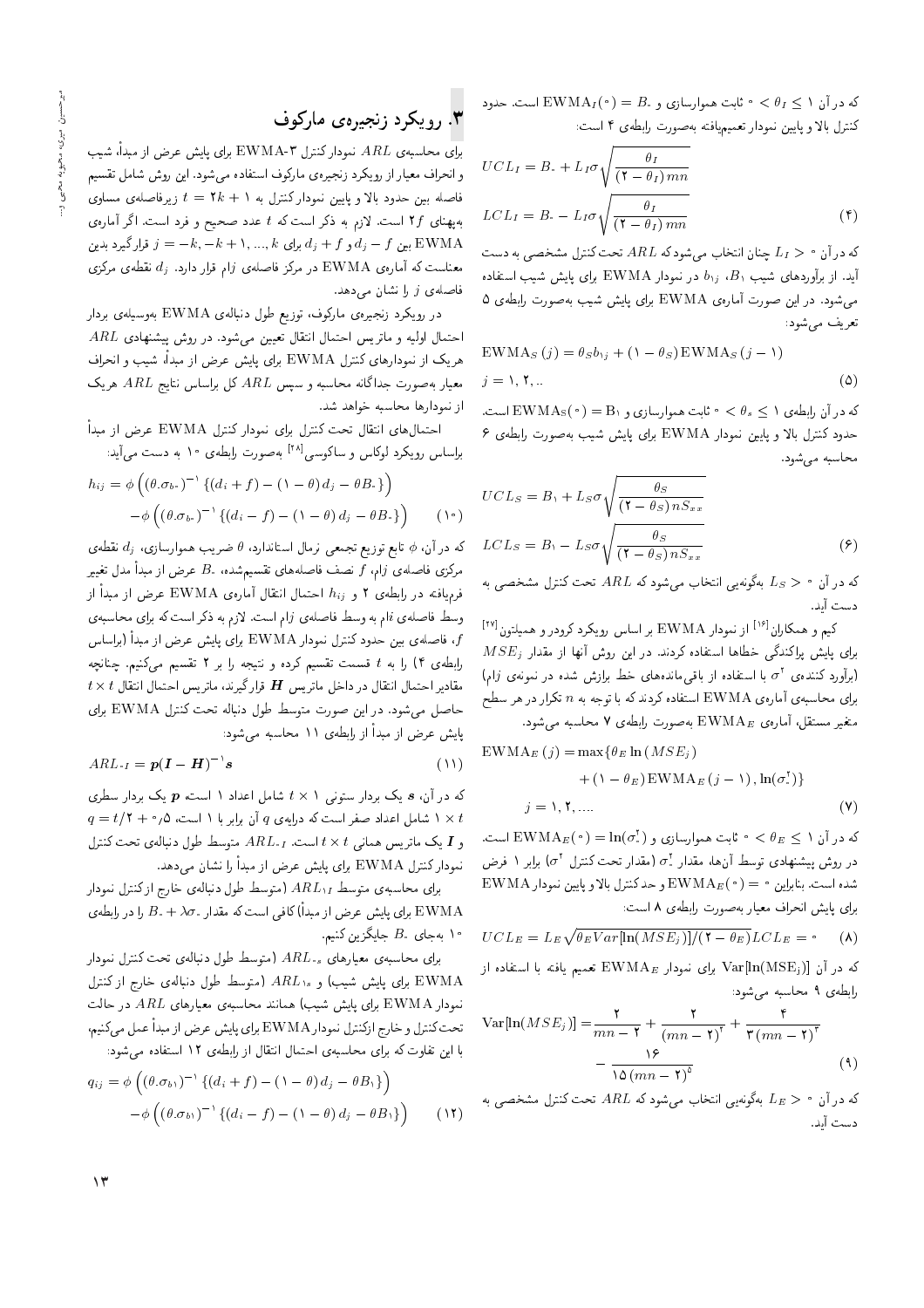كه در آن  $\sigma_b$  انحراف معيار برآورد پارلمتر B1 است. بقيه $\sigma_b$  واسترهاى  $\sigma_b$ رابطهی ۱۰ تعریف میشود. برای محاسبه ی  $ARL$  (متوسط طول دنبالهی خارج از کنترل نمودار EWMA برای پایش شیب) کافی است مقدار  $\beta\sigma$ . +  $B$  را در رابطهى ١٢ بهجاى  $B_1$  جايگزين كنيم.

برای محاسبه ی  $ARL$  تحت کنترل و خارج از کنترل نمودار EWMA برای پایش پراکندگی، ابتدا فاصلهی بین حدود کنترل را به t قسمت مساوی (t عدد فرد و صحيح است) تقسيم مىكنيم. مجدداً مانند روش ارائه شده براى عرض از مبدأ و شیب مکان قرار گرفتن آمارهی EWMA برای پایش پراکندگی در مرکز فاصلهی ام به عنوان حالت سیستم در نظر گرفته میشود. عناصر ماتریس انتقال براساس $j$ روش دوگان و هربرت<sup>[۲۹]</sup> بهصورت رابطهی ۱۳ محاسبه میشود:<br>.

$$
r_{ij} = p_{ij} - p_{i(j-1)} \t i, j = 1, 1, ..., t \t (17)
$$

که در آن  $p_{ij}$  با استفاده از رابطهی ۱۴ محاسبه می شود:

$$
p_{ij} = \chi_{mn-1}^{r}
$$
  
\n
$$
\left\{ \frac{(mn-1) \exp \left( (j-1) - (1-\theta) \left( i - \frac{1}{r} \right) (UCL_E - LCL_E) / \theta \right)}{W^{\dagger}} \right\}
$$
  
\n
$$
j = 1, 1, ..., t \qquad i = 1, 1, ..., t \qquad (15)
$$

 $\chi_{(mn-1)}$  در رابطه ی ۱۴  $\chi_{(mn-1)}^{\mathfrak{r}}$  تابع توزیع تجمعی مربع کای با (۲ –  $m$ ) درجه آزادی را نشان میدهد.  $W$  به صورت  $\sigma_1/\sigma$  محاسبه میشود که در حالت تحت کنترل برابر با ۱ خواهد بود. باید توجه داشت که چون در رگرسیون خطی ساده دو پارامتر  $(mn - 7)$  و  $B_1$  تخمین زده می شوند درجه آزادی توزیع مربع کای برابر با  $B_1$ است. همچنین  $p_{ij}$  و  $p_{i}$  بهترتیب با استفاده از روابط ۱۵ و ۱۶ محاسبه میشوند:

$$
p_{\lambda j} = \chi_{n-1}^{\dagger} \{ \frac{(n-1) \exp((j-1) (UCL_E - LCL_E)/\theta)}{W^{\dagger}} \}
$$
  

$$
j = \lambda, \Upsilon, ..., t
$$
 (10)

$$
p_{i*} = \bullet \qquad i = \text{Y}, \text{Y}, \dots, t \tag{18}
$$

در نهايت  $ARL$  براى نمودار كنترل  $\rm{EWM}$  براى پايش پراكندگى بهصورت رابطهی ۱۷ محاسبه می شود:

$$
ARL \cdot_E = p(\boldsymbol{I} - \boldsymbol{H})^{-1} s \tag{19}
$$

كه يارامترهاى آن مشابه بارامترهاى رابطهى ١١ تعريف مى شود. براى محاسبهى  $ARL$ ، كافى است مقدار  $(\sigma_{1}/\sigma_{\ast})$  را جايگزين  $W$ كنيم. تا اين مرحله  $ARL$ و ARL تکتک نمودارهای کنترل EWMA برای پایش عرض از مبدأ، شیب و انحراف معیار محاسبه شده است. در ادامه روابط لازم برای محاسبه $AL.$  و ،  $ARL$ کل ارائه میشود.  $ARL$  کل را از رابطهی ۱۸ محاسبه میکنیم:

$$
ARL. = \frac{1}{\left[1 - \left(1 - \frac{\lambda}{R} L_{\cdot I}\right)\left(1 - \frac{\lambda}{R} R L_{\cdot S}\right)\right]}\n\left(1 - \frac{\lambda}{R} R L_{\cdot E}\right)
$$
\n
$$
(1 - \lambda)
$$

واضع است كه رابطهى ١٨ بر مبناى رابطهى ١٩ محاسبه شده است:

$$
\alpha_{overall} = 1 - (1 - \alpha_I) (1 - \alpha_s) (1 - \alpha_E)
$$
 (14)

چنانچه پارلمتر عرض از مبدأ تغییر کند. به شرط آن که عرض از مبدأ خارج از<br>کندل اهمیداری استان و ترکیبا با از همین نامیدی با كنترل باشد، احتمال تحت كنترل اعلام شدن فرايند توسط هر سه نمودار با استفاده از رابطهى ٢٥ محاسبه مى شود:

$$
\beta_{\text{overall under shift in intercept}} = \beta_I \left( 1 - \alpha_s \right) \left( 1 - \alpha_E \right) \tag{1} \tag{1} \tag{2}
$$

در نتيجه:

$$
\beta_{overall\ under\ shift\ in\ intercept} = \left(\frac{ARL_{1I} - 1}{ARL_{1I}}\right)\left(1 - \frac{1}{ARL_{1S}}\right)
$$

$$
\left(1 - \frac{1}{ARL_{1E}}\right) \tag{11}
$$

و از رابطه ی (ARL  $\rho_{overall} = \sqrt{(1-\beta)}$ ، متوسط طول دنباله ی خارج ازکنترل  $\mathbb C$ کل نمودار EWMA-۳ محاسبه میشود. لازم به ذکر است که  $\beta$  کل بدان معناست که اگرچه فرایند از لحاظ عرض از مبدأ خارج از کنترل است، هر سه نمودار کنترل فرايند را تحت كنترل نشان مىدهند. از أنجا كه عرض از مبدأ واقعاً خارج از كنترل است، احتمال تحت كنترل اعلام كردن أن برابر با  $\beta$  است. اما از أنجا كه شيب و انحراف معيار تحت كنترل|ند احتمال تحت كنترل اعلام كردن نمودارهاى مرتبط بهترتیب برابر با  $(\lambda-\alpha_E)$  و  $(\lambda-\alpha_E)$  است.

با استدلال مشابه احتمال خطاى نوع II نموداركل EWMA-۳ تحت شيفت در شیب و انحراف معیار بهترتیب با روابط ۲۳ و ۲۵ محاسبه میشوند:

$$
\beta_{overall\ under\ shift\ in\ slope} = \beta_S \left( 1 - \alpha_I \right) \left( 1 - \alpha_E \right) \tag{11}
$$
\n
$$
\beta_{overall\ under\ shift\ in\ slope} = \left[ \frac{ARL_{1S} - 1}{ARL_{1S}} \right] \left( 1 - \frac{1}{ARL_{1I}} \right)
$$
\n
$$
\left( 1 - \frac{1}{ARL_{1E}} \right) \tag{12}
$$

 $\beta_{overall\ under\ shift\ in\ standard\ deviation} = \beta_E \left( 1 - \alpha_I \right) \left( 1 - \alpha_S \right)$  $(11)$ 

$$
\beta_{overall\ under\ shift\ in\ standard\ deviation} = \left[\frac{ARL_{\nu E} - \nu}{ARL_{\nu E}}\right]
$$
\n
$$
\left(\nu - \frac{\nu}{ARL_{\nu S}}\right) \times (\nu - \frac{\nu}{ARL_{\nu I}})
$$
\n(72)

CQWMA-۳ كل نمودار EWMA-۳ تحت شيفت در شيب و انحراف معيار به صورت رابطهی ۲۶ محاسبه میشود:

$$
ARL_{\text{lowerall}} = \frac{1}{\sqrt{1 - \beta_{\text{overall}}}} \tag{77}
$$

برای محاسبهی متوسط طول دنبالهی خارج از کنترل تحت شیفت همزمان (دوتایی و سهتایی) در پارامترها نیز از استدلال مشابه استفاده کرده و آنها را محاسبه میکنیم؛ بهعنوان مثال تحت شیفت همزمان در هر سه پارامتر  $ARL$  با استفاده از رابطه $\varepsilon$ ۲۷ محاسبه می شود:

$$
ARL_{\text{lowerall}} = \left(\frac{1}{\sqrt{\left(1 - \left(\frac{ARL_{\text{1}} - 1}{ARL_{\text{1}}}\right)\left(\frac{ARL_{\text{1}} - 1}{ARL_{\text{1}}}\right)}\right)}\right)
$$

$$
\left(\frac{ARL_{\text{1}}E - 1}{ARL_{\text{1}}E}\right)\right)
$$
(YV)

و اگر دو پارامتر یا تنها یک پارامتر تحت شیفت قرارگیرد ، ARL کل با توجه به این که کدامیک از پارامترها تحت شیفت قرار گیرد تغییر کرده و محاسبه می شود.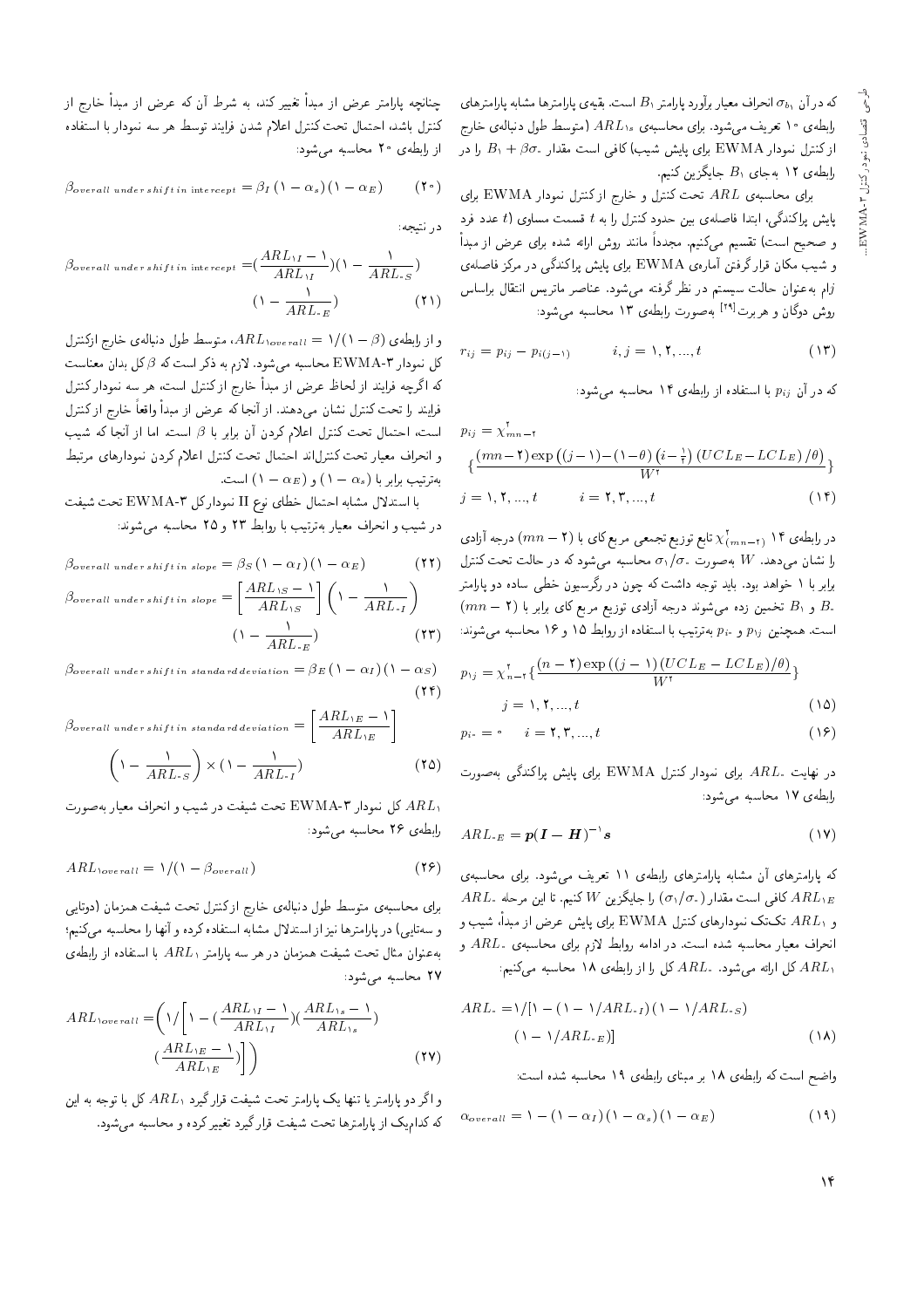### $\mathrm{EWMA}$ -۳ طراحی اقتصادی نمودار کنترل ۴ $^2$ تعميميافته

در این مقاله نمودار کنترل EWMA-۳ تعمیمیافته بهصورت اقتصادی مدل سازی می شود. ویژگی مدل پیشنهادی آن است که همزمان سه نمودار کنترل EWMA بهينه مي شود و يارامترهاي نمودارهاي كنترل بهطور همزمان بهگونهيي محاسبه مي شود که هزینهها کمینه شود. در این مدل از تابع هزینهی لورنز و ونس<sup>[۲۵]</sup> بهعنوان تابع<br>مستقل این مستقل این مسئل هدف استفاده شده است. پارامترهایی که توسط مدل تعیین می شوند عبارتاند از: فاصلهی زمانی بین دو نمونهگیری متوالی، n تعداد متغیرهای پاسخ در هر سطح $h$ متغير مستقل،  $L_I, L_S, L_E$  ضرايب حدود كنترل عرض از مبدأ، شيب و انحراف معیار و  $\theta_I,\theta_S,\theta_E$  ضرایب هموارسازی نمودارهای کنترل عرض از مبدأ، شیب و انحراف معيار.

تابع هزینهی لورنز و ونس بهصورت رابطهی ۲۸ تعریف میشود.<sup>[۱۲۵</sup> در<br>بابایی میستوریستان کو زارند و به کندار استفاد است مدل ارائه شده، مدت زمانی که فرایند تحت کنترل است دارای توزیع نمایی با میانگین ۱/a فرض شده است. همچنین فرض شده که در صورت بروز یک انحراف با دلیل، هر سه پارامتر عرض از مبدأ، شیب و انحراف معیار تغییر مى كند.  $\overline{z}$  $\frac{1}{2}$ 

$$
C = \begin{cases} C_{\cdot}/\alpha + C_{\cdot} \cdot ((-\tau) (n.m).E \\ +h. (ARL_{\cdot}) + \gamma, T_{\cdot} + \gamma, T_{\cdot}) + \\ S.F/ARL_{\cdot} + R \end{cases}
$$
  
\n
$$
/ \begin{cases} (\sqrt{\alpha}) + ((\sqrt{-\gamma}) . S.T_{\cdot}/ARL_{\cdot}) - \tau + \\ (m.n).E + h. (ARL_{\cdot}) + T_{\cdot} + T_{\cdot} \end{cases}
$$
  
\n
$$
+ \begin{cases} [(a + b.(m.n))/h] [\sqrt{\alpha} - \tau + (m.n).E + \\ h. (ARL_{\cdot}) + \gamma, T_{\cdot} + \gamma, T_{\cdot}] \end{cases}
$$
  
\n
$$
/ \begin{cases} \sqrt{\alpha} + (\sqrt{-\gamma}) . S.T_{\cdot}/ARL_{\cdot} - \tau \\ + (m.n).E + h. (ARL_{\cdot}) + T_{\cdot} + T_{\cdot} \end{cases}
$$
  
\n(7A)

$$
S = e^{(-\alpha h)} / ([1 - e^{\alpha h})])
$$
\n(11)

پارامترها در رابطههای ۲۸ و ۲۹ چنین تعریف می شوند:

: هزينهى مورد انتظار هر واحد زمان؛

هزینهی تولید محصولات نامنطبق در واحد زمان هنگامی که فرایند تحت کنترل :  $C$ است؛

: هزینهی تولید محصولات نامنطبق در واحد زمان هنگامی که فرایند خارج از كنترل است؛

زمان مورد انتظار بين وقوع انحراف با دليل و آخرين زمان نمونهگيري قبل از وقوع:  $\tau$ انحراف با دليل؛

هدت زمان نمونهگیری و ترسیم آماره روی نمودار کنترل:  $E$ 

هـ متوسط طول دنبالهى همزمان زمانى كه فرايند تحت كنترل است؛  $ARL$ 

. متوسط طول دنبالهى همزمان زمانىي كه فرايند خارج ازكنترل است؛  $ARL$ 

: زمان مورد انتظار برای کشف انحراف با دلیل؛  $T_{\lambda}$ 

: زمان مورد انتظار برای اصلاح فرایند؛

: متوسط زمان جستوجو هنگامی که یک هشدار اشتباهی دریافت می شود؛ yc: اگر تولید درحین جستوجوی انحراف بادلیل ادامه پیدا کند برابر ۱ است. اگر توليد درحين جستوجوي انحراف با دليل متوقف شود برابر صفر است؛

۰٫۲٪ اگر تولید در حین اصلاح فرایند ادامه پیداکند برابر ۱ و در غیر این صورت صفر است؛ . متوسط تعداد نمونههای گرفته شده زمانی که فرایند تحت کنترل است؛  $S$ 

: هزينه ي هر هشدار اشتباهي؛

 $\epsilon$ : هزينهى تشخيص و اصلاح انحراف بادليل:

هزينه ي ثابت نمونهگيري؛  $a$ 

هزینهی هر نمونهی گرفتهشده؛  $b$ 

 $0 \leq K < \infty$  : ضريب تاگوچى و \ $K >$  .

در مدل پیشنهادی از رویکرد تاگوچی استفاده کرده و هزینهی تولید محصولات نامنطبق در واحد زمان را در حالت تحت کنترل و خارج از کنترل اصلاح میکنیم. بدین ترتیب که بهجای  $C$  در تابع هدف لورنز و ونس  $j\!\cdot \!p$  و بهجای  $j\!\cdot \!p$  قرار دهیم. مقادیر  $J_1$  و  $J_2$  بهترتیب با استفاده از رابطهی ۳۰ محاسبه میشود:

$$
J_{\cdot} = K[(\sigma_{\cdot}^{\dagger}/(nm)) + (\sigma_{\cdot}^{\dagger}/(nS_{xx}))]
$$
  
\n
$$
J_{\cdot} = [(\omega^{\dagger}(\sigma_{\cdot}^{\dagger}/(nm)) + \lambda(\sigma_{\cdot}^{\dagger}/(nm)) + \omega^{\dagger}(\sigma_{\cdot}^{\dagger}/(n.S_{xx}))
$$
  
\n
$$
+ \beta^{\dagger}(\sigma_{\cdot}^{\dagger}/(n.S_{xx}))))]
$$
\n
$$
(T^{\circ})
$$

که در آن  $p$  میزان تولید در هر ساعت است و  $\alpha,\beta,\lambda$  بهترتیب نشانگر میزان شیفت در يارامترهاي عرض از مبدأ، شيب و انحراف معيار است. مدل اقتصادي براي طراحي همزمان سه نمودار كنترل EWMA-۳ به صورت رابطهى ۳۱ است:

Min C

$$
s.t: \circ < \theta_I \leq \lambda, \quad \circ < \theta_S \leq \lambda, \quad \circ < \theta_E \leq \lambda
$$
\n
$$
n: \text{integer} \tag{T}
$$

متغیرهای تعمیم مدل مقادیر E i $L$ ر i $L_S$  i $L_E$  in ih مقادیر b هستند که بعد از حل مدل غیرخطی در رابطهی ۳۱ محاسبه می شود. در بخش بعد روشی برای حل مدل با استفاده از الگوریتم ژنتیک ارائه میشود.

# ۵. روش حل مدل طراحی اقتصادی

در این مقاله از الگوریتم ژنتیک برای حل مدل طراحی اقتصادی استفاده می شود. بسیاری از محققین از الگوریتم ژنتیک برای حل مدل در طراحی اقتصادی استفاده کرده|ند.[۲۴<sub>۴°</sub>۳۲-۲۳]<br>اسل**ا**ع

این الگوریتم یک شیوه، جستوجو برای یافتن راه حلهای نزدیک به بهمینه در مسائل بهينهسازى ارائه مىكند. الگوريتم ژنتيک در واقع منشعب از الگوريتمهاى تکاملی است و یک روش جستوجوی مؤثر در فضاهای بسیار وسیع و بزرگ است<br>کمیسید است که در نهایت منجر به جهتگیری به سمت یافتن جواب بهینه یی می شود که شاید فرد در مدت زمان زندگی قادر به دستµبی به آن نباشد. الگوریتمهای ژنتیک تفاوت بسیار زیادی با روش های بهینهسازی قدیمی دارند. در این الگوریتم ها باید فضای طراحی' به فضای ژنتیک' تبدیل شود. بنابراین الگوریتم ژنتیک با یک سری<br>مقدار کردن کار میکن متغیرهای کد شده کار میکند. مزیت کار با متغیرهای کد شده آن است که اصولاً کدها<br>استان میرون است است است از قابليت تبديل فضاى پيوسته به فضاى گسسته برخوردارند. الگوريتم ژنتيک (GA) براساس اصل ادامهى حيات بهترين ها و تكثير نوع برتر پى ريزى شده است. بهدليل ماهيت تصادفي سازى الكوريتم ژنتيک جوابهاى به دست أمده مى توانند خوب يا بد یا حتی نشدنی باشند. بنابراین تعیین پارامترهای مناسب نقش بسیار مهمی در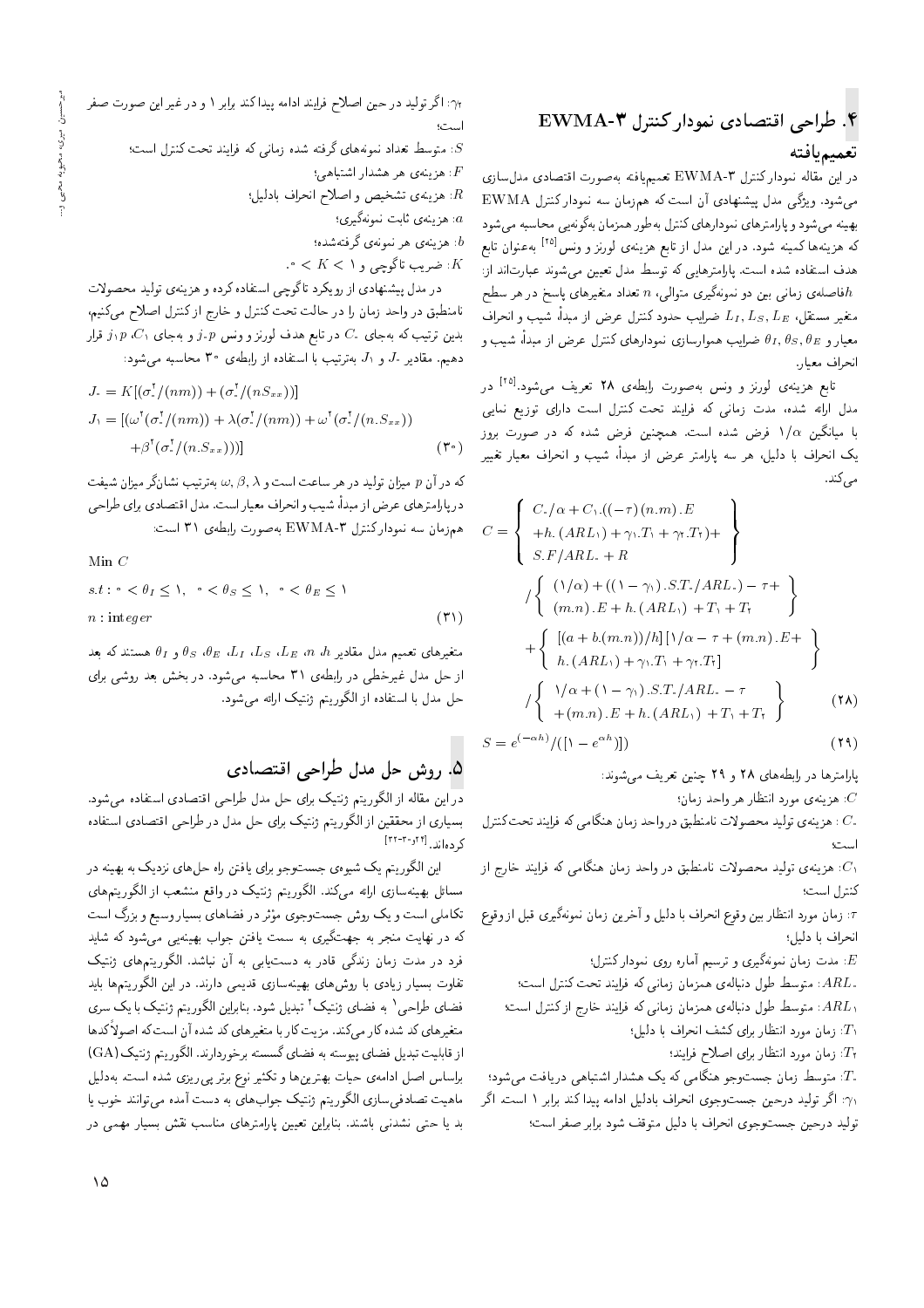رسیدن به جواب خوب در زمان کم دارد. بهدلیل انعطافپذیری بالای الگوریتم، برای هر مسئله باید یک استراتژی مناسب بهمنظور رسیدن به جواب قابل قبول اتخاذ شود. مختصراً گفته میشود که الگوریتم ژنتیک (GA) یک تکنیک برنامهنویسی است که از تکامل ژنتیکی بهعنوان یک الگوی حل مسئله استفاده میکند. مسئلهیی که باید حل شود ورودي است و راه حلها طبق يک الگو کدگذاري مي شود و يک شاخص که تابع Fitness هم نام دارد هر راه حل کاندید را ارزیابی میکند.

الگوریتم ژنتیک با یک جمعیت اولیه از راه حلها شروع می شود. هر راه حل از طریق یک کروموزوم نمایش داده مهرشود. برای هر کروموزوم، یک مقدار شایستگی وجود دارد. الگوریتم ژنتیک به دنبال بیشینهسازی مقدار تابع شایستگی است. البته چنانچه تابع هدف به صورت کمینهسازی یک تابع هزینه باشد بههنگام کردن الگوریتم برای کمینهسازی کار سادهیی است. هر تابع هزینه بهراحتی قابل تبدیل به یک تابع شایستگی است؛ مثلاً با معکوسکردن تابع هزینه می توان یک تابع شایستگی متناسب از أن ساخت. البته در رويهى انتخاب نيز مىتوان با تغيير قاعده به اين كه آنها كه مقدار تابع هزینهی کم تری دارند. بهتر می باشند الگوریتم را به هنگام کرد.

#### ١.٥. اجزاي الگوريتم ژنتيک

٦. كروموزوم: رشته يا دنبالهيي از ژن&اكه بهشكل كد شده يك جواب ممكن (مناسب یا نامناسب) از مسئله مورد نظر است کروموزوم نام دارد. کروموزوم طراحی شده در این مقاله چنین است:

٢. جمعیت: مجموعهیی ازکروموزومها را جمعیت میگویند. جمعیت یا یک نسل از کروموزومها داراي يک اندازه است که به اندازهي جمعيت معروف است. جمعيتي از رشتهها به صورت تصادفی انتخاب شده است.

اندازهى جمعيت معرف تعداد كروموزومهاى موجود دريك نسل يا جمعيت است. دراین مقاله بهمنظورکاهش زمان حل مدل از اندازهی جمعیت یا نسل ۲۰ استفاده شده است. همچنین در قسمت آنالیز حساسیت اثر اندازه جمعیت روی جواب های مدل بررسی و تحلیل شده است.

- ۳. مقدار برازندگی: مناسب بودن یا نبودن جواب با معیاری که از تابع هدف به دست مي]يد سنجيده مىشود. جواب هرچه مناسب تر باشد بههمان اندازه مقدار برازندگی|ش بزرگ تر است. کروموزومی که برازنده تر است با احتمال بیشتری در تولید فرزندان شرکت میکند. چنانچه هدف بیشینهکردن یک تابع باشد مقدار برازندگی یک تابع صعودی از تابع هدف در نظرگرفته می شود و اگر هدف یافتن مقدار کمینهی یک تابع باشد عدد برازندگی، یک تابع نزولی از آن قرار داده میشود. در این مقاله هدف کمینهکردن تابع هزینهی لورنز و ونس است.
- ۴. انتخاب: فرايند انتخاب دو والد از جمعيت براى عمل تقاطع است. هدف اين است كه با انتخاب والدين شايستهتر، توليد فرزنداني با برازندگي بالاتر ميسر شود. کروموزومهایی که از جمعیت اولیه برای تولید مثل انتخاب می شوند والدین نام دارند. انتخاب روشی است که بهطور تصادفی کروموزوم هایی را از جمعیت برای تولید مثل بیرون میآورد. در این نوشتار از عملگرهای تقاطعی یک نقطه یی و دونقطه یی استفاده شده است؛ این عملگرها احتمال ایجاد فرزند مشابه را در نسل های بعدی کاهش می دهند. لازم به ذکر است که با استفاده از سعی و خطا عملگرهای تقاطعی بیش از دو نقطه نیز بررسی شدند اما عملگرهای تقاطعی یک نقطه یی و دونقطه یی در کاهش ایجاد فرزندهای مشابه در نسل های بعدی عملکرد بهتری از خود نشان دادند.

### ٢.٥. مراحل الكوريتم ژنتيك

در این نوشتار جمعیت اولیهیی با اندازه ۲۰ را بهصورت تصادفی تولید میکنیم. از این جمعیت اولیه، ۱۰ کروموزوم را بهصورت تصادفی انتخاب کرده و سپس با استفاد از عملگر تقاطعی یک نقطه یی و دونقطه یی ده کروموزوم را به عنوان فرزند تولید می کنیم. از بین این ده کروموزوم یکی را به تصادف انتخاب کرده و از عملگر جهش استفاده میکنیم تا از افتادن الگوریتم در بهینهی محلبی جلوگیری کنیم. سپس فرزندان تولیدشده را با جمعیت اولیه ترکیب کرده و با استفاده از معیار برازندگی کم ترین هزینه، تعداد ١٨ كروموزوم را از بهترين جوابها و ٢ كروموزوم را از بدترين جوابها انتخاب و نسل جدید را تشکیل میدهیم. این کار را آنقدر ادامه میدهیم تا به شرط توقف برسیم. در این مقاله شرط توقف تعداد تکرار قرار داده شده است. لازم به ذکر است اگرچه ممکن است (و نه لزوماً) با افزایش تعداد تکرارها به جواب بهتری برسیم، لیکن زمان حل مسئله نیز فاکتور مهمی است که در انتخاب عدد ۱۰ برای تعداد تکرار لحاظ شده است.

### ۶. مثال عددی

دراین بخش یک مثال عددی مطرح میشود تا از این طریق مدل ارائه شده و روش حل آن مورد ارزیابی قرار گیرد. پارامترهای استفاده شده در این مثال عددی<sup>[۲۸]</sup> عبارتاند از:

 $\tau = \circ$ ,  $E = \circ_1 \circ$ ,  $T_1 = \tau \circ$ ,  $T_t = \circ$ ,  $T_s = \circ$  $\gamma_1 = 1, \gamma_1 = 0, F = \delta_0 \circ R = 1 \delta_0, a = \delta$  $b = 1, \alpha = \circ, \circ 1, p = 1$ 

 $C_1 = j_2 p$  و مقدار  $S$  با توجه به رابطهى ٢٩ محاسبه مى شود. در مدل ارائه شده و و  $C_1 = j_1$  که مقادیر  $j_1$  و ۱ بهترتیب با استفاده از روبط ۳۰ محاسبه می شود.  $\lambda=\lambda$  همچنین میزان شیفت در عرض از مبدأ، شیب و انحراف معیار بهترتیب برابر با ۱ و ۱٫۵ =  $\omega = \omega$  در نظر گرفته شده است. با استفاده از الگوریتم ژنتیک  $\beta = 1$ طراحی شده در بخش ۵ مقادیر بهینهی متغیرهای تصمیم محاسبه، و خلاصهی آن در جدول ۱ ارائه شده است. همچنین مقدار کمینهی  $C$  نیز در این جدول گزارش شده است. لازم به ذکر است که مقادیر  $ARL$  و  $ARL$  کل نیز با استفاده از رویکرد زنجیرهی مارکوف طراحی شده و مقدار کل  $ATS$  نیز از حاصل ضرب در h محاسبه و در جدول ۱ ذکر شده است.  $ARL_1$ 

#### ٧. آناليز حساسيت

دراین بخش اثر تغییرات در پارامترهای مدل روی مقادیر متغیرهای تصمیم و همچنین مقادیر ، $ARL$ ، ، $ARL$ ، ، $ARL$  و هزینه مورد بررسی قرار گرفته است. همچنین در انتها آنالیز حساسیت روی یکی از پارامترهای الگوریتم ژنتیک (اندازه جمعیت، انجام شده است.  $(N)$ 

در جدول ۲، بهازای شیفتهای مختلف در عرض از میداً، شیب و انحراف معیار مقادیر بهینهی متغیرها و معیارهای آماری و هزینهیی محاسبه و گزارش شده است. چنان که در این جدول مشاهده میشود بهازای شیفتهای همزمان با اندازه متفاوت در عرض از مبدأً، شیب و انحراف معیار، دامنهی تغییرات در جوابهای بهینهی ضرایب هموارسازی هر سه نمودارکنترل، و فاصلهی نمونهگیری و اندازهی نمونه در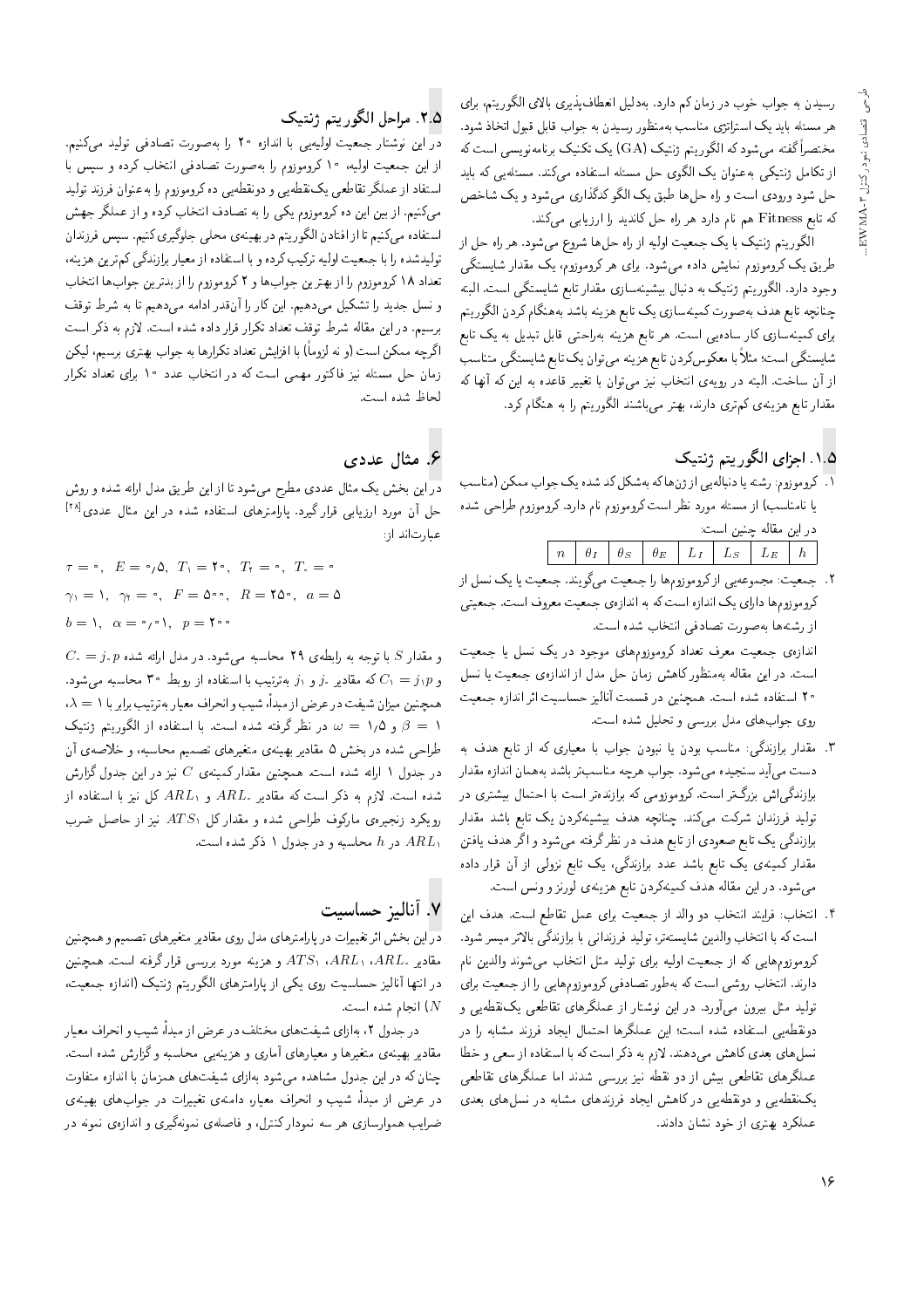جدول ١. متغيرهاى تصميم بهينه، مقدار تابع هدف بهينه،  $ARL$ ،  $ARL$ ، جم $AFL$  كل براى جواب بهينه مثال عددى.

|  |  |  |  |  |  | $\lambda$ $\beta$ $\omega$ $C$ $n$ $\theta_I$ $\theta_S$ $\theta_E$ $L_I$ $L_S$ $L_E$ $h$ $ARL$ , $ARL$ , $ATS$ , |  |
|--|--|--|--|--|--|-------------------------------------------------------------------------------------------------------------------|--|
|  |  |  |  |  |  | ا د اړه ۲۷۸۳ ته پېړۍ په کال ۲۳۵۰ کې کالمکې په کال کال په کړې کې د ۲۰ کلم کې د ۲۰ کلم کې له د ۲۰ کلم کې د کال ک    |  |
|  |  |  |  |  |  |                                                                                                                   |  |

جدول ۲. مقادیر بهینهی متغیرهای تصمیم، هزینه،  $ARL$ ،  $ARL$  و  $ATS$  کل با توجه به شیفتهای متفاوت در عرض از مبداً، شیب و انحراف معیار.

| $\lambda$             | $\beta$                     | $\boldsymbol{\omega}$ | $\boldsymbol{C}$                                                                                                                                                                                                                                                                                                                                                                                          | $n \theta_I$ |  | $\theta_S$ $\theta_E$ $L_I$ $L_S$ $L_E$ |  | h $ARL$ , $ARL$ , $ATS$                                                                                                                                                                                                                                                                                                                                                                                                       |                   |                                    |
|-----------------------|-----------------------------|-----------------------|-----------------------------------------------------------------------------------------------------------------------------------------------------------------------------------------------------------------------------------------------------------------------------------------------------------------------------------------------------------------------------------------------------------|--------------|--|-----------------------------------------|--|-------------------------------------------------------------------------------------------------------------------------------------------------------------------------------------------------------------------------------------------------------------------------------------------------------------------------------------------------------------------------------------------------------------------------------|-------------------|------------------------------------|
|                       | $\Delta$                    | $\lambda/\Delta$      | <b>TYAT</b>                                                                                                                                                                                                                                                                                                                                                                                               |              |  |                                         |  |                                                                                                                                                                                                                                                                                                                                                                                                                               |                   |                                    |
|                       | $\Delta$                    |                       |                                                                                                                                                                                                                                                                                                                                                                                                           |              |  |                                         |  | ۲ – ۲۳۸۸ ۲۰۰۴ ۱۲۱۸ (۱۳۶۴ – ۲۳۷۶۷) ۲۵۵۹ (۲۸۳۲ – ۲۳۸۴ – ۲۳۸۴ – ۲۲۰۲ (۲۳۸۸ – ۲۲۰۲ – ۲۲۰۲ – ۲۲۰۲ – ۲۲۰۲ – ۲۲۰۲ – ۲                                                                                                                                                                                                                                                                                                                |                   |                                    |
| $^{\circ}$ / $\Delta$ |                             |                       |                                                                                                                                                                                                                                                                                                                                                                                                           |              |  |                                         |  | $\cdot$ <sub>/</sub> ۵ ) <sub>/</sub> ۵ )۱۹۰۳٫۳ ) $\cdot$ <sub>/</sub> ۵۰۹۳ $\cdot$ /۴۰۰۲ $\cdot$ /۵۴۶۵ ۴/۲۲۹۳ ۴/۷۴۶۲ ۵/۰۰۸۵ ۳/۴۰۲۸ ۳۷۴۹۷ )/۱۰۰۵ ۳/۷۴۴۹                                                                                                                                                                                                                                                                       |                   |                                    |
| $\cdot$ , $\Delta$    | $^{\circ}$ , $\Delta$       |                       |                                                                                                                                                                                                                                                                                                                                                                                                           |              |  |                                         |  | . T. ISIT/E. I = 0,49.15 = 0,70.15 = 0,79.9.15 = 0,40.15 = 1,19.17 = 1,0117 = 0,0107 = 1,0117 = 1,017                                                                                                                                                                                                                                                                                                                         |                   |                                    |
| $\lambda$             | $\cdot$ , $\circ$ , $\circ$ |                       |                                                                                                                                                                                                                                                                                                                                                                                                           |              |  |                                         |  |                                                                                                                                                                                                                                                                                                                                                                                                                               |                   |                                    |
| $\mathcal{L}$         | $^{\circ}$ , $\Delta$       | $\mathsf{Y}$          |                                                                                                                                                                                                                                                                                                                                                                                                           |              |  |                                         |  | TVAF T $\circ_1$ 8.05 $\circ_1$ 785 $\circ_1$ 70.0 $\circ_1$ 9485 $\circ_1$ 8005 $f_1 \circ A_1$ 07 $f_2$ 4977 $f_1$                                                                                                                                                                                                                                                                                                          | <b>CONTRACTOR</b> | ۲٫۸۹۳۲                             |
| $\cdot$ , $\Delta$    | $\Delta$                    | $\lambda/\Delta$      |                                                                                                                                                                                                                                                                                                                                                                                                           |              |  |                                         |  | $\Delta f \wedge \Delta f = 1 - \frac{1}{2} \sqrt{1 + \frac{1}{2} \sqrt{1 + \frac{1}{2} \sqrt{1 + \frac{1}{2} \sqrt{1 + \frac{1}{2} \sqrt{1 + \frac{1}{2} \sqrt{1 + \frac{1}{2} \sqrt{1 + \frac{1}{2} \sqrt{1 + \frac{1}{2} \sqrt{1 + \frac{1}{2} \sqrt{1 + \frac{1}{2} \sqrt{1 + \frac{1}{2} \sqrt{1 + \frac{1}{2} \sqrt{1 + \frac{1}{2} \sqrt{1 + \frac{1}{2} \sqrt{1 + \frac{1}{2} \sqrt{1 + \frac{1}{2} \sqrt{1 + \frac{$ |                   |                                    |
| $^{\circ}$ , $\Delta$ |                             |                       | $\mathsf{Y}$ , $\mathsf{Y} \circ \mathsf{Y}$ , and $\mathsf{Y} \circ \mathsf{Y} \circ \mathsf{Y}$ , $\mathsf{Y} \circ \mathsf{Y} \circ \mathsf{Y}$ , $\mathsf{Y} \circ \mathsf{Y}$ , $\mathsf{Y} \circ \mathsf{Y}$ , $\mathsf{Y} \circ \mathsf{Y}$ , $\mathsf{Y} \circ \mathsf{Y}$ , $\mathsf{Y} \circ \mathsf{Y}$ , $\mathsf{Y} \circ \mathsf{Y}$ , $\mathsf{Y} \circ \mathsf{Y}$ , $\mathsf{Y} \circ \$ |              |  |                                         |  |                                                                                                                                                                                                                                                                                                                                                                                                                               | <b>CONTRACTOR</b> | $\mathsf{r},\mathsf{\Lambda}$ 9.17 |

جدول ۳. مقادیر بهینهی متغیرهای تصمیم، هزینه،  $ARL$ ،  $ARL$ ،  $ARL$ و  $\lambda T S$  کل با تغییر در ضریب تاگوچی.

|  |  |  |  |  |  |  | $K \quad \lambda \quad \beta \quad \omega \quad C \quad \quad n \quad \quad \theta_I \quad \quad \theta_S \quad \quad \theta_E \quad \quad L_I \quad \quad L_S \quad \quad L_E \quad \quad \, h \quad \quad ARL, \quad ARL \quad \quad ATS \setminus \quad$ |  |
|--|--|--|--|--|--|--|-------------------------------------------------------------------------------------------------------------------------------------------------------------------------------------------------------------------------------------------------------------|--|
|  |  |  |  |  |  |  |                                                                                                                                                                                                                                                             |  |
|  |  |  |  |  |  |  |                                                                                                                                                                                                                                                             |  |
|  |  |  |  |  |  |  |                                                                                                                                                                                                                                                             |  |
|  |  |  |  |  |  |  |                                                                                                                                                                                                                                                             |  |

جدول ۴. مقادیر بهینهی متغیرهای تصمیم، هزینه،  $ARL$ ،  $ARL$ ، و  $ATS$  کل با تغییر در پارامتر توزیع نمایی.

|  |  |  |  |  |  | $\alpha$ $\lambda$ $\beta$ $\omega$ $C$ $n$ $\theta_I$ $\theta_S$ $\theta_E$ $L_I$ $L_S$ $L_E$ $h$ $ARL$ , $ARL$ , $ATS$                                                                                                                                                            |  |
|--|--|--|--|--|--|-------------------------------------------------------------------------------------------------------------------------------------------------------------------------------------------------------------------------------------------------------------------------------------|--|
|  |  |  |  |  |  | $\sim_{\ell} \sim 1$ , $\sim 1$ , $\sim 1$ , $\sim 1$ , $\sim 1$ , $\sim 1$ , $\sim 1$ , $\sim 1$ , $\sim 1$ , $\sim 1$ , $\sim 1$ , $\sim 1$ , $\sim 1$ , $\sim 1$ , $\sim 1$ , $\sim 1$ , $\sim 1$ , $\sim 1$ , $\sim 1$ , $\sim 1$ , $\sim 1$ , $\sim 1$ , $\sim 1$ , $\sim 1$ , |  |
|  |  |  |  |  |  | $\overline{a}$ , and the control of the control of the control of the control of the control $\overline{a}$ of the control $\overline{a}$                                                                                                                                           |  |

هر سطح متغیر مستقل زیاد نبوده ولی دامنهی تغییرات در جواب های مقادیر بهینه و  $L_I$ محسوس است.  $L_E$ 

در جدول ۳، با تغییر در مقدار ضریب تاگوچی و مقایسهی آن با مقادیر به دست آمده در مثال عددی بخش قبل به این نتیجه رسیدیم که با ایجاد تغییر در ضریب تاگوجی تنها میزان هزینه تغییر میکند. بهعبارت دیگر با افزایش ضریب تاگوچی، هزینه افزایش می،یابد و مقادیر بهینه برای متغیرهای تصمیم مدل، متوسط طول دنبالهي تحت كنترل و خارج ازكنترل كل و متوسط زمان تا هشدار ثابت مىماند و هیچ تغییری نمی<sub>ک</sub>ند.

در جدول ۴. با تغییر در پارامتر توزیع نمایی  $\alpha$  نتیجه می $\zeta$ یه که میزان هزینه به صورت قابل توجهي كاهش پيدا كرده و مقادير بهينه براى متغيرهاى تصميم تغيير میکند. بیشترین تغییر در مقادیر متغیرهای بهینه مربوط به ضرایب هموارسازی است.

در جدول ۵، با تغییر در  $R$  و مقایسه با مثال عددی به این نتیجه رسیدیم که با کاهش  $R$  از مقدار ۲۵۰ به ۱۵۰ و افزایش  $R$  از ۲۵۰ به ۳۵۰ میزان هزینه کاهش <sub>صیا</sub>باد. لیکن مقادیر بهینه برای متغیرهای تصمیم تغییر میکند و بیشترین  $R$  تغییر مربوط به ضرایب هموارسازی است. نکتهی قابل توجه در رابطه با افزایش این است که وقتی میزان  $R$  به مقدار ۹۰۰ تغییر پیدا کند مقادیر بهینه متغیرها نسبت به مثال عددی در بخش قبل تغییر پیدا نمیکنند.

در جدول ۶، با تغییر در میزان  $F$  از ۵۰۰ به ۹۰۰ مقادیر بهینه برای متغیرها نسبت به مثال عددی تغییری نمیکند و فقط میزان هزینه به مقدار کمی افزایش می یابد. باکاهش در مقدار  $F$  از ۵۰۰ به ۳۰۰ نیز مقادیر بهینه متغیرها تغییر نمی کند و فقط میزان هزینه کمی افزایش می یابد.

در جدول ۷، با تغییر در میزان  $E$  هزینه به مقدار قابل ملاحظه یی کاهش پیدا كرده و ميزان تغيير در مقادير بهينه ضرايب هموارسازى قابل توجه است.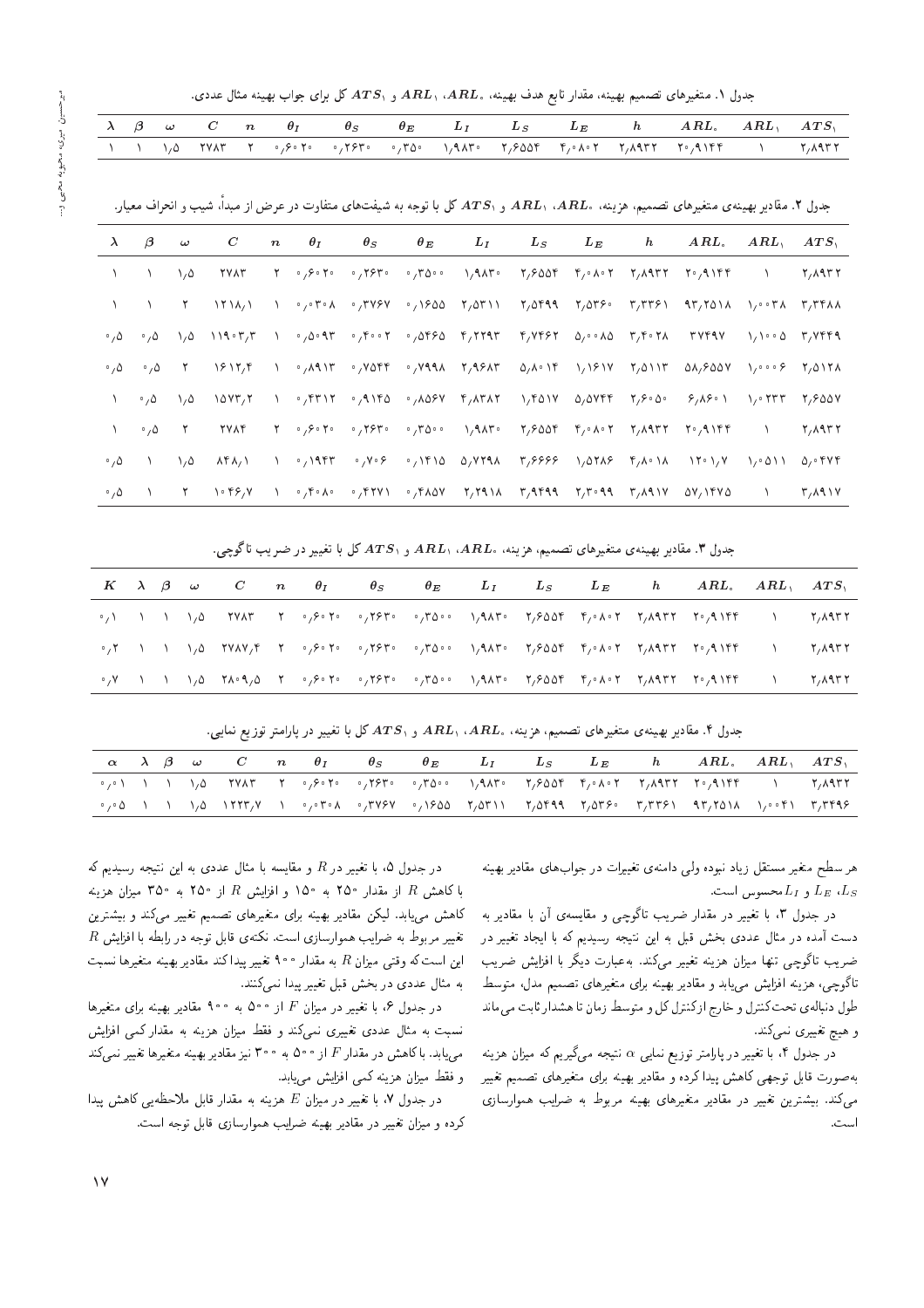. جدول ۵. مقادیر بهینه متغیرهای تصمیم، هزینه،  $ARL$ ۱،  $ARL$ ۲ و  $ATS$  کل با تغییر در پارامتر  $R$ .

|  | $R$ $\lambda$ $\beta$ $\omega$ | $C \qquad n \qquad \theta_I$ |  | $\theta_S$ | $\theta_E$ | $L_I$ | $L_S$ $L_E$ |  | $h \qquad ARL, \quad ARL, \quad ATS,$ |                 |
|--|--------------------------------|------------------------------|--|------------|------------|-------|-------------|--|---------------------------------------|-----------------|
|  |                                |                              |  |            |            |       |             |  |                                       | ۲ <b>, ۱۹۳۲</b> |
|  |                                |                              |  |            |            |       |             |  |                                       |                 |
|  |                                |                              |  |            |            |       |             |  |                                       |                 |
|  |                                |                              |  |            |            |       |             |  |                                       | ۲٫۸۹۳۲          |

| $F \quad \lambda \quad \beta \quad \omega \quad C \quad n \quad \theta_I \quad \theta_S \quad \theta_E \quad L_I \quad \quad L_S \quad \quad L_E \quad \quad h \quad \quad ARL, \quad ARL, \quad ATS,$<br>$\Delta$ °° \ \ \, $\Delta$ YYAT Y °, $\beta$ °Y° °, $\gamma$ 57° °, $\Gamma$ 0°° \, $\gamma$ AT° Y, $\beta$ ۵۵۴ ۴, $\circ$ ۱۹°۲ ۲,۸۹۳۲ ۲°, $\gamma$ ۹۱۴۴ \ Y,۸۹۳۲ |  |
|------------------------------------------------------------------------------------------------------------------------------------------------------------------------------------------------------------------------------------------------------------------------------------------------------------------------------------------------------------------------------|--|
|                                                                                                                                                                                                                                                                                                                                                                              |  |
|                                                                                                                                                                                                                                                                                                                                                                              |  |
| الله به الله من الله من الله من الله من الله عليه الله عليه الله من الله من الله من الله من الله من الله من ال                                                                                                                                                                                                                                                               |  |
| ا ۹۰۰ / ۱/۵ ۲۷۸۸٫۱ ۲ ۰٫۶۰۲۰ ۰٫۲۶۳۰ ۰٫۳۵۰۰ ۱٫۹۸۳۰ ۲٫۶۵۵۴ ۴٫۰۸۰۲ ۲٫۸۹۳۲ ۲۰٫۹۱۴۴ با ۲۷۸۸٫۱ ۲                                                                                                                                                                                                                                                                                    |  |

. $E$  جدول ۷. مقادیر بهینه متغیرهای تصمیم، هزینه،  $ARL$ ،  $ARL$ ، و  $ATS$  کل با تغییر در مقدار  $E$ 

|  |  |  |  |  |  | $E$ $\lambda$ $\beta$ $\omega$ $C$ $n$ $\theta_I$ $\theta_S$ $\theta_E$ $L_I$ $L_S$ $L_E$ $h$ $ARL$ , $ARL$ , $ATS$ ,                                                                                                                                                                                                                                                                                                                                                                                      |  |
|--|--|--|--|--|--|------------------------------------------------------------------------------------------------------------------------------------------------------------------------------------------------------------------------------------------------------------------------------------------------------------------------------------------------------------------------------------------------------------------------------------------------------------------------------------------------------------|--|
|  |  |  |  |  |  | $\cdot$ , $\Delta$ ) ) ), $\Delta$ , in the interest in the interest of the interest in the interest in the interest interest in the interest of the interest of the interest of the interest of the interest of the interest of the int                                                                                                                                                                                                                                                                   |  |
|  |  |  |  |  |  | $\sim_{f}\circ \Delta$ ) \ \,& \1\\&,A \ $\circ_{f}\circ r\circ \Delta$ $\sim_{f}$ Y&V $\circ_{f}\wedge r\wedge \Delta$ 1, $\Delta r\wedge \Delta$ 1, $\Delta r\wedge \Delta r\wedge \Delta r\wedge \Delta r\wedge \Delta r\wedge \Delta r\wedge \Delta r\wedge \Delta r\wedge \Delta r\wedge \Delta r\wedge \Delta r\wedge \Delta r\wedge \Delta r\wedge \Delta r\wedge \Delta r\wedge \Delta r\wedge \Delta r\wedge \Delta r\wedge \Delta r\wedge \Delta r\wedge \Delta r\wedge \Delta r\wedge \Delta r$ |  |

جدول ٨. مقادير بهينه متغيرهاي تصميم، هزينه،  $ARL$ ،  $ARL$  و  $ATS$  كل با تغيير در اندازه جمعيت الگوريتم ژنتيک (N).

|    |  | $N$ $\lambda$ $\beta$ $\omega$ | $\overline{C}$                                                                                                                                                                                                                                                                                                                                                          | $n \theta_I$ | $\theta_S$ | $\theta_E$ |  | $L_I$ $L_S$ $L_E$ | $h \qquad ARL, \quad ARL, \quad ATS,$ |                                         |        |
|----|--|--------------------------------|-------------------------------------------------------------------------------------------------------------------------------------------------------------------------------------------------------------------------------------------------------------------------------------------------------------------------------------------------------------------------|--------------|------------|------------|--|-------------------|---------------------------------------|-----------------------------------------|--------|
|    |  |                                | $Y^{\circ}$ ) ) ), $\Delta$ and $Y^{\circ}$ , $Y^{\circ}$ , $Y^{\circ}$ , $Y^{\circ}$ , $Y^{\circ}$ , $Y^{\circ}$ , $Y^{\circ}$ , $Y^{\circ}$ , $Y^{\circ}$ , $Y^{\circ}$ , $Y^{\circ}$ , $Y^{\circ}$ , $Y^{\circ}$ , $Y^{\circ}$ , $Y^{\circ}$ , $Y^{\circ}$ , $Y^{\circ}$ , $Y^{\circ}$ , $Y^{\circ}$ , $Y^{\circ}$                                                   |              |            |            |  |                   |                                       | <b>CONTRACTOR</b>                       | ۲,۸۹۳۵ |
|    |  |                                | $\mathbb{T}^{\circ}$ , ), ), (), $\mathbb{R}^{\circ}$ , $\mathbb{R}^{\circ}$ , $\mathbb{R}^{\circ}$ , $\mathbb{R}^{\circ}$ , $\mathbb{R}^{\circ}$ , $\mathbb{R}^{\circ}$ , $\mathbb{R}^{\circ}$ , $\mathbb{R}^{\circ}$ , $\mathbb{R}^{\circ}$ , $\mathbb{R}^{\circ}$ , $\mathbb{R}^{\circ}$ , $\mathbb{R}^{\circ}$ , $\mathbb{R}^{\circ}$ , $\$                         |              |            |            |  |                   |                                       | $\mathcal{L}$                           | ۴٬۸۲۴۵ |
|    |  |                                |                                                                                                                                                                                                                                                                                                                                                                         |              |            |            |  |                   |                                       | $\mathcal{L} = \mathcal{L} \mathcal{L}$ | ۴٫۶۱۳۴ |
| ۵∘ |  |                                | $\lambda$ ) $\lambda$ ), $\Delta$ $\lambda$ r $\lambda$ , $\lambda$ f ) $\rightarrow$ ( $\Delta$ 8 $\lambda$ r $\rightarrow$ ( $\lambda$ 1 $\lambda$ 1 $\rightarrow$ ( $\beta$ 817 $\lambda$ 1), $\lambda$ 617 $\gamma$ ( $\lambda$ 817 $\gamma$ ), $\lambda$ 617 $\gamma$                                                                                              |              |            |            |  |                   |                                       | $\sim$ $\sim$                           | ۴٫۹۲۶۶ |
|    |  |                                | $\mathcal{S}^{\circ}$ , ) , ), $\Delta$ $\Lambda$ ri, $\Delta$ ivi, i $\mathcal{S}^{\circ}$ , , $\Delta \mathcal{S}$ iri, $\mathcal{S}^{\circ}$ , $\mathcal{S}^{\circ}$ , $\mathcal{S}^{\circ}$ , $\mathcal{S}^{\circ}$ , $\mathcal{S}^{\circ}$ , $\mathcal{S}^{\circ}$ , $\mathcal{S}^{\circ}$ , $\mathcal{S}^{\circ}$ , $\mathcal{S}^{\circ}$ , $\mathcal{S}^{\circ}$ |              |            |            |  |                   |                                       | $\mathcal{N}$                           | 4,9799 |
|    |  |                                |                                                                                                                                                                                                                                                                                                                                                                         |              |            |            |  |                   |                                       |                                         |        |

در جدول ۸، اثر اندازه جمعیت الگوریتم ژنتیک روی متغیرهای تصمیم، مقدار هزينه و معيارهاى متوسط طول دنباله تحت كنترل و خارج ازكنترل و متوسط زمان تا هشدار مورد بررسی قرارگرفته است. نتایج نشان میدهد که تغییر اندازه جمعیت (N)، تأثيرى بر متوسط دنباله خارج ازكنترل نمىكذارد و اثركمى روى متوسط زمان<br>تاريخ العامل و العلم العلمان المقام و الحمل كل من المقام العامل تا هشدار دارد. اما هزينه با افزايش جمعيت اوليه كاهش يافته و در اندازه جمعيت ۵° به بهترین مقدار خود می رسد. افزایش بیشتر از ۵۰ جمعیت تأثیری بر بهبود<br>ما جواب بهينه ندارد.

# .<br>۸. نتیجهگیری

در این مقاله ابتدا نمودار کنترل EWMA-۳ با اندکی تغییر بهگونهیی طراحی شد که بتوان به جای یک محصول در هر سطح از مقادیر متغیر مستقل، از چندین محصول استفاده كرد. سپس روشي براى محاسبهى متوسط طول دنباله نمودار كنترل EWMA-T تعديل شده براى پايش پروفايل هاى خطى ساده براساس رويكرد زنجيرهى ماركوف ارائه شد. در ادامه طراحي اقتصادى نمودار كنترل EWMA-T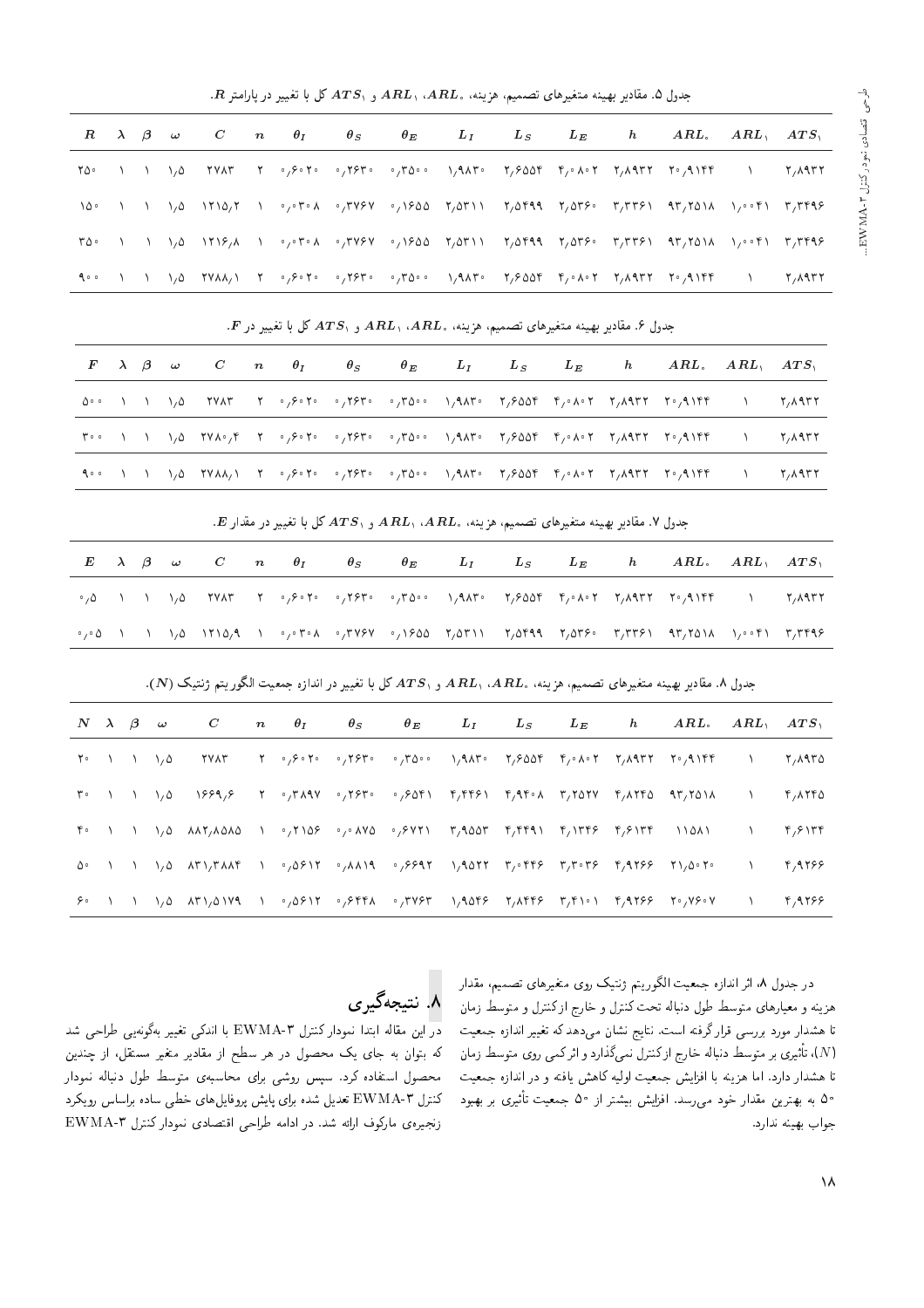مدل انجام شد و اثر تغییر در پارامترها روی متغیرهای تصمیم و ویژگی های هزینهیی و آماری نمودار کنترل بررسی و تحلیل شد. در انتها آنالیز حساسیت روی اندازه جمعيت اوليه الگوريتم ژنتيک انجام شد.

برای مطالعهی آتی می توان به مقایسهی روش حل پیشنهادی (الگوریتم ژنتیک) با سایر الگوریتمهای فراابتکاری اشاره کرد. همچنین طراحی اقتصادی ـ آماری این نیودار کنترل و همچنین طراحی اقتصادی و اقتصادی - آماری سایر نمودارهای کنترل در پایش بروفایل ها می تواند در مطالعات آتی مد نظر قرار گیرد.

تعدیل شده مورد بررسی قرار گرفت و پارامترهای مدل بهگونهیی محاسبه شد که هزينه هاي مربوط به استفاده از نموداركنترل طراحي شده كمينه شود. در اين طراحي از تابع هزینهی لورنز و ونس استفاده شده است ول<sub>ی</sub> پارامترهای هزینهی<sub>ی</sub> تولید \_<br>محصول نامنطبق در حالت¢اى تحت كنترل و خارج ازكنترل براساس تابع هزينهى تاگوچي محاسبه شدند. براي حل مدل طراحي اقتصادي نمودار EWMA-۳ تعديل شده از الگوریتم فراابتکاری ژنتیک استفاده شد. عملکرد روش پیشنهادی با استفاده ازيک مثال عددي مورد بررسي قرارگرفت. همچنين أناليز حساسيت روي پارامترهاي

1. design space

2. genetic space

#### منابع (References)

بانوشت ها

- 1. Kang, L. and Albin, S.L. "On-line monitoring when the process Yields a linear profile", Journal of Quality Technology,  $32(4)$ , pp. 418-426 (2000).
- 2. Walker, E. and Wright, S. "Comparing curves using additive models", Journal of Quality Technology,  $34(1)$ , pp. 118-129 (2002).
- 3. Amiri, A., Jensen, W.A., and Kazemzadeh, R.B. "A case study on monitoring polynomial profiles in the automotive industry", Quality and Reliability Engineering International, 26(5), pp. 509-520 (2010).
- 4. Woodall, W.H., Spitzner, D.J., Montgomery, D.C. and Gupta, S. \Using control charts to monitor process and product profiles", Journal of Quality Technology, 36(3), pp. 309-320 (2004).
- 5. Amiri, A., Saghaei, A., Mohseni, M. and Zerehsaz, Y. "Diagnosis aids in multivariate multiple linear regression profiles monitoring", Communications in Statistics-Theory and Methods, 43(14), pp.3057-3079 (2014).
- 6. Amiri, A. and Moein, E. "Some notes on diagnostic procedures in simple and multiple linear regression profiles monitoring", Communications in Statistics-Simulation and *Computation*, **42**(5), pp. 981-1002 (2013).
- 7. Mahmoud, M.A. "Phase I analysis of multiple linear regression profiles", *Communications in Statistics*-Simulation and Computation, 37(10), pp. 2106-2130 (2008).
- 8. Kazemzadeh, R.B., Noorossana, R. and Amiri, A. "Phase I monitoring of polynomial profiles", Communications in Statistics, Theory and Methods, 37(10), pp. 1671-1686 (2008).
- 9. Kazemzadeh, R.B., Noorossana, R. and Amiri, A. "Monitoring polynomial profiles in quality control applications", The International Journal of Advanced Manu $facturing\ Technology, 42(7), pp. 703-712\ (2009).$
- 10. Kazemzadeh, R.B., Noorossana, R. and Amiri, A. \Phase II monitoring of autocorrelated polynomial pro files in AR (1) processes", Scientia Iranica,  $17(1)$ , pp. 12-24 (2011).
- 11. Yeh, A.B., Huwang, L. and Li, Y.M. "Profile monitoring for a binary response", IIE Transactions, 41(11), pp. 931-941 (2009).
- 12. Shang, Y., Tsung, F. and Zou, C. "Profile monitoring with binary data and random predictors", Journal of *Quality Technology*,  $43(3)$ , pp. 196-208 (2011).
- 13. Chou, S.H., Chang, S.I., and Tsai, T.R. "On monitoring of multiple non-linear profiles", International Journal of *Production Research*,  $52(11)$ , pp. 3024-3029 (2014).
- 14. Paynabar, K., Jin, J. and Pacella, M. \Monitoring and diagnosis of multichannel nonlinear profiles using uncorrelated multilinear principal component analysis ", 45(11), pp.1235-1247 (2013).
- 15. Mahmoud, M.A. and Woodall, W.H. \Phase I analysis of linear profiles with calibration application", Technometrics,  $46(4)$ , pp. 380-391 (2004).
- 16. Kim, K.A., Mahmoud, M.A. and Woodall, W.H. "On the monitoring of linear profiles", Journal of Quality Tech $nology, 35(3), pp. 317-328 (2003).$
- 17. Mahmoud, M.A., Parker, P.A., Woodall, W.H. and Hawkins, D.M. "A change point method for linear profile data", Quality and Reliability Engineering International,  $23(2)$ , pp. 247-268 (2007).
- 18. Saghaei, A., Mehrjoo, M. and Amiri, A. \A CUSUMbased method for monitoring simple linear profiles", The International Journal of Advanced Manufacturing Tech $nology, 45(11), pp. 1252-1260 (2009).$
- 19. Mahmoud, M.A. "The performance of phase II simple linear profile approaches when parameters are estimated", Communications in Statistics-Simulation and Computation, 41(10), pp. 1816-1833 (2012).
- 20. Noorossana, R., Saghaei, A. and Amiri, A., Statistical Analysis of Profile Monitoring, John Wiley and Sons, Inc., Edited book (2011).
- 21. Eyvazian, M., Noorossana, R., Saghaei, A. and Amiri, A. "Phase II monitoring of multivariate multiple linear regression profiles", Quality and Reliability Engineering *International*,  $27(3)$ , pp. 281-296 (2011).